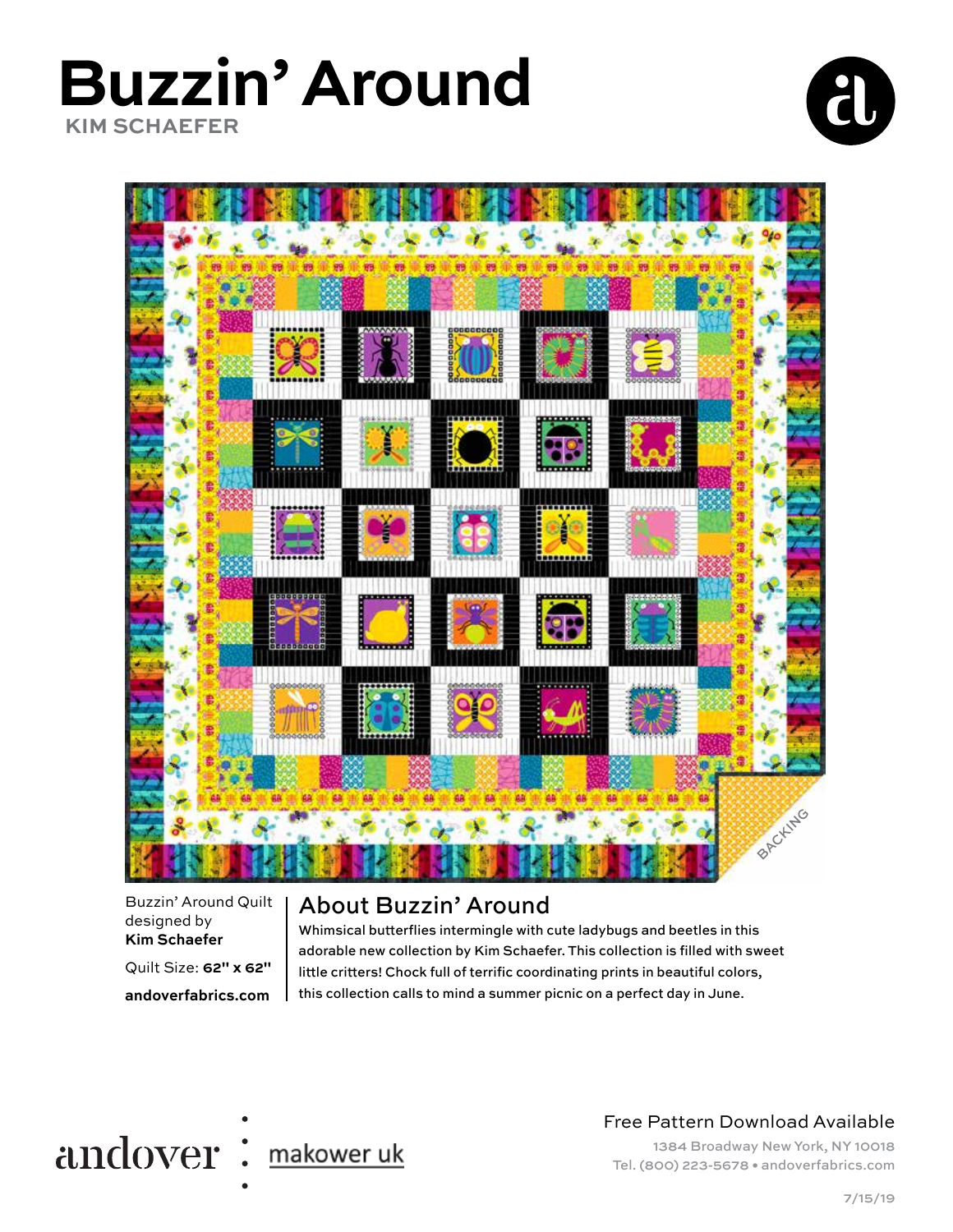## **Buzzin' Around Quilt**

Introducing Andover Fabrics new collection: **BUZZIN' AROUND** by Kim Schaefer Quilt designed by Kim Schaefer



Quilt finishes 62" x 62" 13 Block Y: 8" x 8" 12 Block Z: 8" x 8"

*What fun to identify these stylized critters on a quilt sure to please! Bright and colorful and the perfect size for napping under, the quilt is made with the bug novelty print as the focus. Easy-to-piece borders surround the creepy-crawlies and flying insects.* 

#### **Cutting Directions**

**Note:** Read assembly directions before cutting patches. All measurements are cut sizes and include **4**" seam allowances. A fat **8** is a 9" x 20"-22" cut of fabric. A fat  $\frac{1}{4}$  is an  $18''$  x  $20''$ - $22''$  cut. Borders are cut the exact lengths required plus **4**" seam allowances. WOF designates the width of fabric from selvedge to selvedge (approximately 42" wide).

- **Fabric A** Fussy-cut (25) squares  $5\frac{1}{2}$ " (read Step 1)
- **Fabric B** Fussy-cut (4) squares  $3\frac{1}{2}$ " (center a large butterfly in each)
- **Fabric C** Cut (6) strips  $3\frac{1}{2}$ " x WOF, pieced to make the following: (4) borders 3**2**" x 50**2**"
- **Fabric D** Fussy-cut (4) squares  $3\frac{1}{2}$ "
- Fabric E Cut (5) strips  $2\frac{1}{2}$ " x WOF, pieced to make the following: (2) top/bottom borders 2**2**" x 50**2**" (2) side borders 2**2**" x 46**2**"
- **Fabric F** Cut (24) strips  $2'' \times 8^{1/2}$ Cut (24) strips 2" x 5**2**"
- **Fabric G** Cut (26) strips  $2'' \times 8^{1/2}$ Cut (26) strips 2" x 5**2**"
- **Fabric H** Cut (6) strips  $3\frac{1}{2}$ " x WOF, pieced to make the following: (2) top/bottom borders 3**2**" x 62**2**" (2) side borders 3**2**" x 56**2**"
- **Fabric I** Cut (7) strips  $2\frac{1}{2}$ " x WOF for binding
- **12 Prints** From each: Cut (6-7) rectangles 2**2**" x 3**2**" (80 total)
- **Backing** Cut (2) panels 40" x 78", pieced to fit quilt top with overlap on all sides

#### **Fabric Requirements**

|                  |                | Yardage            |                              |             | Fabric |
|------------------|----------------|--------------------|------------------------------|-------------|--------|
| <b>Fabric A</b>  | blocks         |                    | 1 panel $(\frac{2}{3}$ yard) |             | 9380-L |
| <b>Fabric B</b>  | corner squares |                    | fat $\frac{1}{8}$ yard       |             | 9381-O |
| <b>Fabric C</b>  | border         |                    | $\frac{3}{4}$ yard           |             | 9381-T |
| <b>Fabric D</b>  | corner squares |                    | fat $\frac{1}{8}$ yard       |             | 9383-G |
| <b>Fabric E</b>  | border         |                    | $\frac{1}{2}$ yard           |             | 9383-Y |
| <b>Fabric F</b>  | block frames   |                    | $\frac{3}{4}$ yard           |             | 9384-K |
| <b>Fabric G</b>  | block frames   |                    | $\frac{3}{4}$ yard           |             | 9384-L |
| <b>Fabric H</b>  | border         |                    | $\frac{3}{4}$ yard           |             | 9384-X |
| <b>Fabric I</b>  | binding        | $\frac{5}{8}$ yard |                              | 8537-K      |        |
| <b>12 Prints</b> | border         | fat 1/8 yard each  |                              |             |        |
|                  | 9382-E         |                    | 9382-G                       | 9382-T      | 9382-Y |
|                  | 9385-E         |                    | 9385-G                       | $*9385 - 0$ | 9385-T |
|                  | 9386-E         |                    | 9386-G                       | 9386-Q      | 9386-T |
| <b>Backing</b>   | 4 yards        |                    |                              |             | 9385-Q |

#### **Making the Quilt**

**1.** When cutting the Fabric A squares, center each insect and be sure the printed "frame" is even all around the creature. Referring to the Block Y and Block Z diagrams, sew G or F strips to each A square. Make 13 Block Y and 12 Block Z.





**Block Z – Make 12**

- **2.** Referring to the Quilt Diagram, arrange the blocks alternately as shown to make 5 horizontal rows of 5 blocks each. Once you are satisfied with the arrangement, join the blocks into rows, and then join the rows.
- **3.** Join 20 rectangles from the 12 prints to make a pieced border. Repeat to make 4 borders. Sew 2 of the borders to opposite sides of the quilt. Join Fabric D squares to ends of remaining borders. Sew to the top and bottom.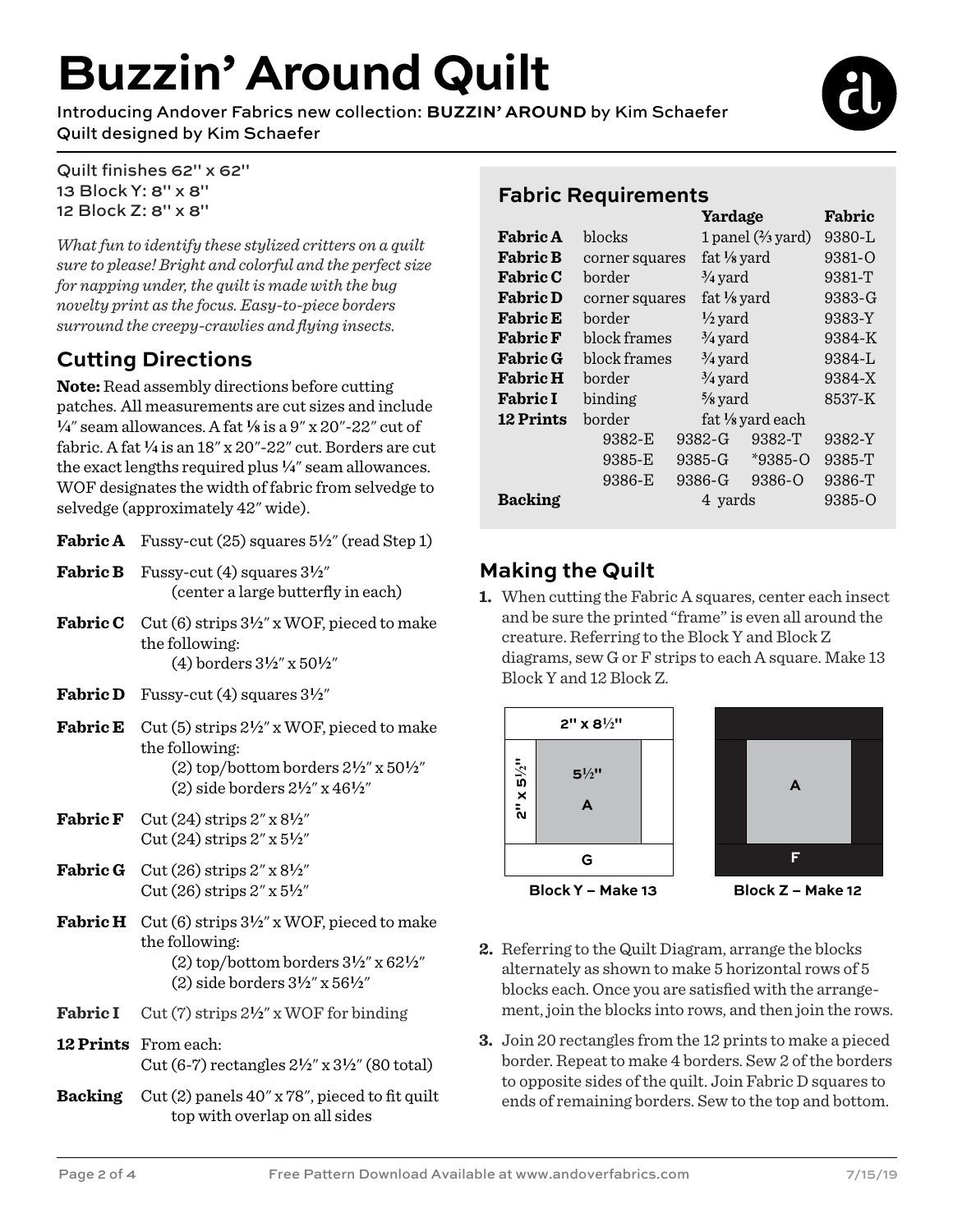#### **Buzzin' Around Quilt**

- **4.** Sew Fabric E borders to the sides and then to the top and bottom.
- **5.** Sew 2 Fabric C borders to sides of the quilt. Join Fabric B squares to ends of remaining Fabric C borders. Sew to the top and bottom.
- **6.** Join Fabric H borders to the quilt.

#### **Finishing the Quilt**

**7.** Layer the quilt with batting and backing and baste. Quilt in the ditch around borders and block patches. Quilt around the printed motifs in the blocks. Bind to finish the quilt.



**Quilt Diagram**